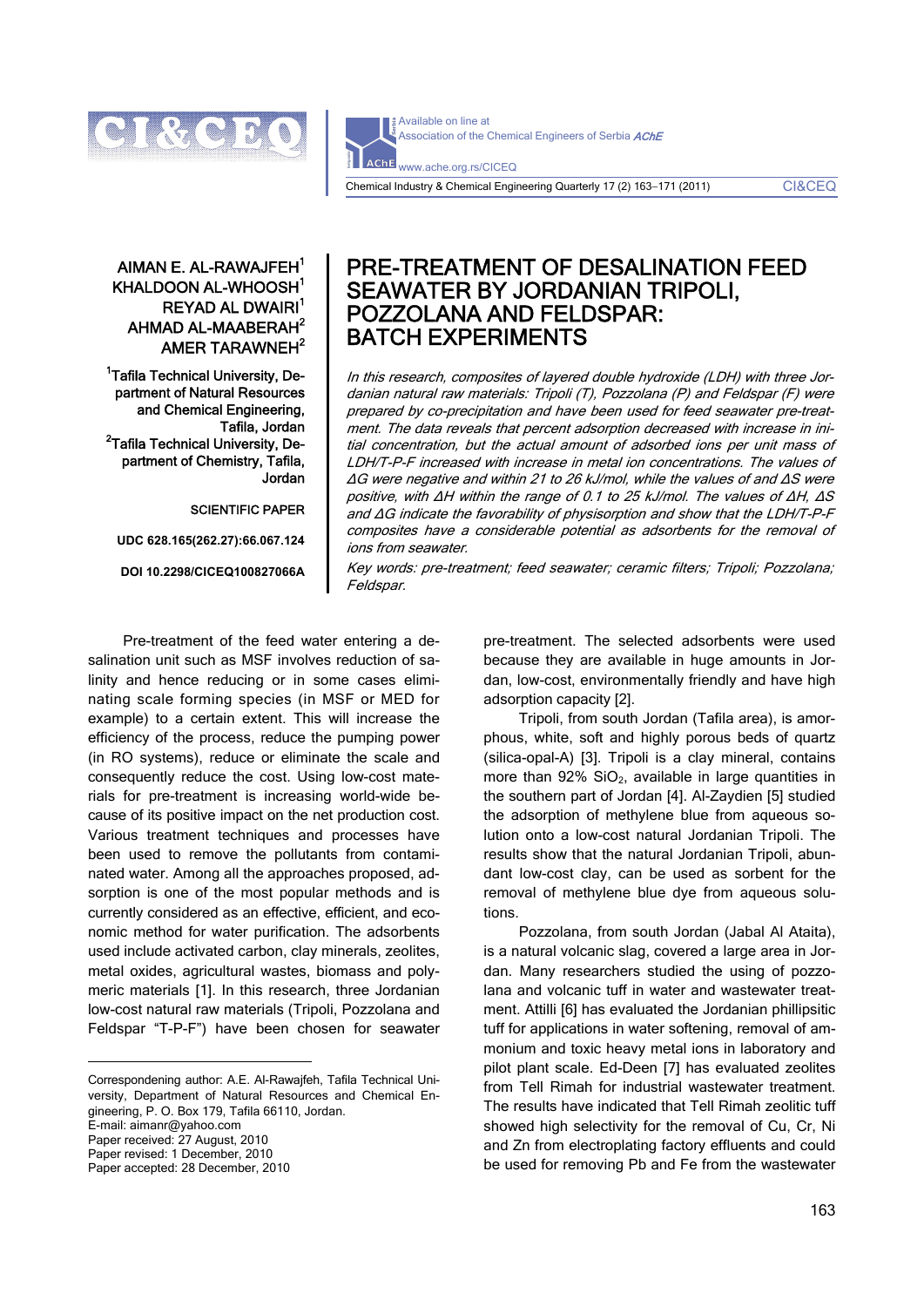of the Battery Factory. Al Dwairi [8,9] studied the characterization of Jordanian basaltic rocks and zeolitic tuff and the potential use of zeolitic tuff in removing Zn and Pb from domestic wastewater. Ibrahim and Jbara [10] have used natural phillipsite-faujasite tuff from Jordan to remove paraquat from synthetic wastewater.

Feldspar is the most abundant mineral group in the world, forming around 60% of the earth's crust, and is found in igneous, metamorphic and sedimentary deposits in most countries [11]. Feldspars occur in high quantities in many locations of Wadi Araba, southern Jordan (where the igneous and metamorphic rocks occurred). They are divided into two major divisions:  $\hat{\theta}$  potash feldspars and  $\hat{\theta}$  soda-lime feldspars. Feldspar minerals are thermodynamically unstable in the near-surface environment and their surfaces are well known to react readily with aqueous solutions, leading to incongruent dissolution at low pH values, but congruent dissolution at neutral and high pH values. Interactions with mineral surfaces are an important control on the environmental transport of trace elements and detrital feldspars are abundant in soils and sediments. However, the interactions of metal ions in solution with the reacting feldspar surface have not been widely explored. The reactions of the feldspar surface with metal ions of Pb(II), U(VI) and Np(V) has been studied [12], and of U(VI) has been studied by Torstenfelt et. al. [13] and Walter et. al. [14]. The presence of  $CO_3^2$  in solution enhances U(VI) solubility at high pH so that sorption usually reaches a maximum at near-neutral pH. Uptake mechanisms differ in detail, depending on pH [15]. This is the first time that feldspar has been used in seawater treatment in Jordan. There is much less information available on sorption of ions by feldspar in Jordan.

Hydrotalcite-like (HT) or layered double hydroxides (LDHs) compounds are a class of synthetic anionic layered clays which can be represented by the general formula  $[M^{\parallel}_{1\times}M^{\parallel \parallel}_{\times}(OH)_2]^{\times \times}(A^{\prime \prime})_{\times \prime \prime}$  mH<sub>2</sub>O, where  $M^{2+}$  and  $M^{3+}$  are divalent and trivalent cations in the octahedral sites within the hydroxide layers,  $x$  is equal to the ratio of  $M^{3+}/(M^{2+}+M^{3+})$  with a value varying in the range of 0.17-0.50, and  $A^h$  is the exchange interlayer anion [16]. Carbonates are the interlayer anions in naturally occurring hydrotalcite. The thermal decomposition of LDH leads to mixed metal oxides, which are characterized by high specific surface areas, homogeneous dispersion of metals. It was found that many kinds of cations, whose ionic radii are not too different from that of  $Mq^{2+}$ , may be introduced inside the brucite-like sheet, and thus, HT with various compositions and structure were obtained. This feature resulted in the occurrence of more synthetic HT compounds, which consequently exploited their further application in various scopes. Wherein, the use of HT as a kind of adsorbent in the water treatment was focused by many researchers. See [1] for details.

## EXPERIMENTAL

## **Materials**

Tripoli occurs in the silicified limestone unit of the upper cretaceous in Jordan. The formation of Tripoli in Jordan occurs by two mechanisms: tripolization of chert and tripolization of limestone in a substitutional process, controlled by pH fluctuations, when silica-rich solutions replaced the limestone beds, and silica was derived from the dissolution of chert beds as a result of high pH (due to dissolution of Portlandite which occurs in the bituminous limestone). The chemical composition of the natural Tripoli obtained by X-ray florescence  $(XRF)$  is 93.5% SiO<sub>2</sub>, 2.39% Al<sub>2</sub>O<sub>3</sub>, 0.1% Na<sub>2</sub>O, 0.08% Fe<sub>2</sub>O<sub>3</sub>, 0.07% CaO, 0.08% K<sub>2</sub>O and 0.08% MgO. The major peak that appears in the XRD spectra for the natural Tripoli that appears at 2 $\theta$  of 26.7 is characteristic of SiO<sub>2</sub>. Some of the other peaks that appear at  $2\theta$  of 36. 5, 39.4, 45.86, 50.3 and 59.9 are also characteristic of quartz and other silicon oxide containing phases [5].

Pozzolana/zeolitic tuff is extracted from Al Ataita volcano south of Tafila. The chemical compositions and the physical properties of pozzolana used in this work are resumed in Table 1. Particle diameters are widely distributed from 4 to 5 mm. Jabal Al Ataita is covered by volcanic rocks, mainly Pozzolana of brown and gray color (tuff) with thickness more than 50 m. It is Tertiary to Pleistocene in age (Bender). The area belongs to the Dana horst which occurs between E-W trending Dana fault in the north and Salawan Fault in the south. Other Faults occur in the area with mainly N-S directions. Lithologicaly, Jabal Al Ataita recognized three horizons (types) of Pozzolana from the top to the bottom as follows:  $\eta$  brown-dark brown, partly yellow brown  $(7-15.5 \text{ m})$ , ii) gray-dark gray, greenish gray, light gray  $(8-32 \text{ m})$  and  $\ddot{i}i$ ) pale brown, partly gray (7-15 m). The specific gravity reflects the high porosity of the deposit in form of vesicles which is very characteristic of Pozzolana. The specific gravity for the brown type is 1.84 while for the gray-dark gray type is 1.64. XRD analysis of pozzolana/zeolitic tuff samples revealed that most samples are composed of phillipsite as major constituents followed by chapazite and faujasite. Each one has own specific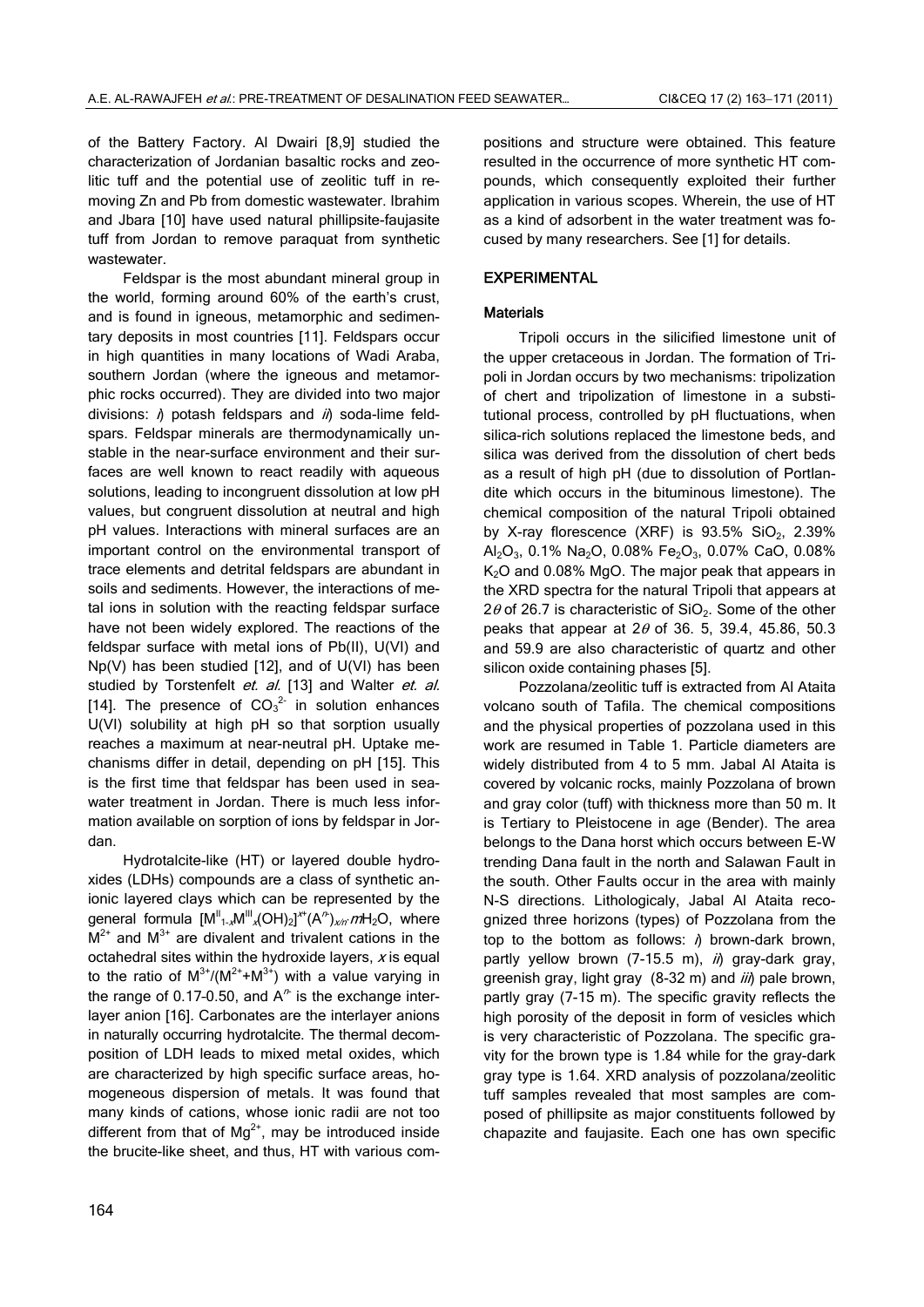| Sample no. | CaO   | SiO <sub>2</sub> | $Al_2O_3$ | Fe <sub>2</sub> O <sub>3</sub> | MgO  | $K_2O$ | Na <sub>2</sub> O | SO <sub>3</sub> |
|------------|-------|------------------|-----------|--------------------------------|------|--------|-------------------|-----------------|
|            | 10.29 | 40.87            | 12.34     | 13.90                          | 8.58 | 0.76   | 1.33              | 0.04            |
| 2          | 10.99 | 40.52            | 12.62     | 13.42                          | 8.38 | 0.65   | 2.41              | 0.06            |
| 3          | 12.31 | 44.21            | 16.47     | 13.73                          | 6.84 | 0.55   | 2.93              | 0.09            |
| 4          | 13.12 | 40.27            | 13.63     | 12.28                          | 8.95 | 1.31   | 2.59              | 0.10            |
| 5          | 12.85 | 42.88            | 14.97     | 13.14                          | 7.04 | 0.68   | 2.58              | 0.12            |

Table 1. The chemical analysis of Pozzolana

gravity and due to that phillipsite, chapazite and faujasite can be separated from each other [17].

All the feldspars have similar physical properties; the samples used in this study are pink, vitreous, and tubular with hardness of about 6. Potash feldspars are found in acid igneous rocks such as granite, pegmatite and syenite. They occur associated with quarts and micas. The plagioclase feldspars are found in the basic igneous rocks. They are found associated with hornblende, augite or olivine. Both types of feldspars are also found in metamorphic rocks. The feldspar structure, similar to the structure of the various polymorphs of  $SiO<sub>2</sub>$ , consists of an infinite network of  $SiO<sub>4</sub>$  as well as  $AlO<sub>4</sub>$  tetrahedral. The feldspar structure can be considered a derivation of the  $SiO<sub>2</sub>$  structures, by incorporation of Al into the tetrahedral network, and concomitant housing of Na<sup>+</sup>, K<sup>+</sup> or Ca<sup>2+</sup> in available voids. When only one  $Si<sup>4+</sup>$  (per feldspar formula unit) is substituted by  $Al^{3+}$ , the structure can be neutralized by incorporation of one  $K^*$  or one Na<sup>+</sup>. Similarly when two  $Si<sup>4+</sup>$  (per feldspar formula unit) are substituted for by  $Al^{3+}$ , the electrostatic charge of the network can be balanced by a divalent cation such as  $Ca<sup>2+</sup>$ . Feldspars occur in high quantities in many locations of Wadi Araba, southern Jordan (where the igneous and metamorphic rocks occurred). Table 2 shows the main major oxides of feldspar in many localities of Wadi Araba. A mineralogical study was performed by Natural Resources Authority - Jordan, on representative samples from Wadi Al-Jaishieh feldspar deposit; the main essential minerals were found to be orthoclase, plagioclase, microcline and quartz [18].

#### Methods of preparation and analysis

## Preparation of the LDH-natural material composite

The  $Mg^{2+}/Al^{3+}(NO_3)$  hydrotalcite (HT) with an Mg/Al ratio of 3:1 was prepared from their nitrate salts. Magnesium nitrate hexahydrate (30.8 g, 0.12 mol) and aluminum nitrate nonahydrate (15.0 g, 0.04 mol) were dissolved in 100 ml of deionized and decarbonated water. The pH of the solution was adjusted to ≈10 by addition of NaOH  $(2 M)$ . Accurately weighed 15 g of natural material (Tripoli, Pozzolana or Feldspar) were added to the mixture by ratio (3:1) for co-precipitation. The slurry was stirred for 2 h at room temperature under nitrogen atmosphere and then filtered, washed thoroughly and dried under vacuum at 80 °C. After drying the product was grinded for the adsorption experiments, filter preparation or filter casting and sintering in the second step. X-ray diffraction pattern of the synthetic hydrotalcite has shown that, before calcination, the hydrotalcite clearly has a layered structure. The most intense peak of the hydrotalcite is actually 3 peaks very close together. This gives a d(001) spacing of 7.81-7.61Å, which corresponds to the distance between the hydroxyl layers. Similarly, three peaks at 3.92-3.81Å were present, which is attributed to the d(002) peak. The three d(001) and d(002) peaks potentially indicate the presence of hydrotalcites with three interlayer spacings. A possible explanation is there are three different arrangements of the anion between the layers, such as the anion laying flat on the surface, perpendicular to the surface, or somewhere in between [19].

#### Batch seawater pre-treatment experiments

The adsorption experiments were conducted by using a certain amount of the material (T-P-F) "a

| Sample no. | SiO <sub>2</sub> | K <sub>2</sub> O | TiO <sub>2</sub> | Na <sub>2</sub> O | MgO  | CaO  | Fe <sub>2</sub> O <sub>3</sub> | $Al_2O_3$ |
|------------|------------------|------------------|------------------|-------------------|------|------|--------------------------------|-----------|
|            | 73.70            | 2.60             | 0.20             | 3.70              | 0.40 | 1.60 | 1.60                           | 13.14     |
| 2          | 64.10            | 10.99            | 0.01             | 2.05              | 0.00 | 0.11 | 0.19                           | 18.67     |
| 3          | 74.25            | 6.83             | 0.26             | 1.58              | 0.01 | 0.81 | 1.49                           | 13.44     |
| 4          | 75.52            | 5.83             | 0.03             | 2.44              | 0.20 | 0.50 | 0.24                           | 13.00     |
| 5          | 77.01            | 6.06             | 0.01             | 1.48              | 0.01 | 0.38 | 1.38                           | 12.95     |

Table 2. Major oxides of feldspar of Wadi Araba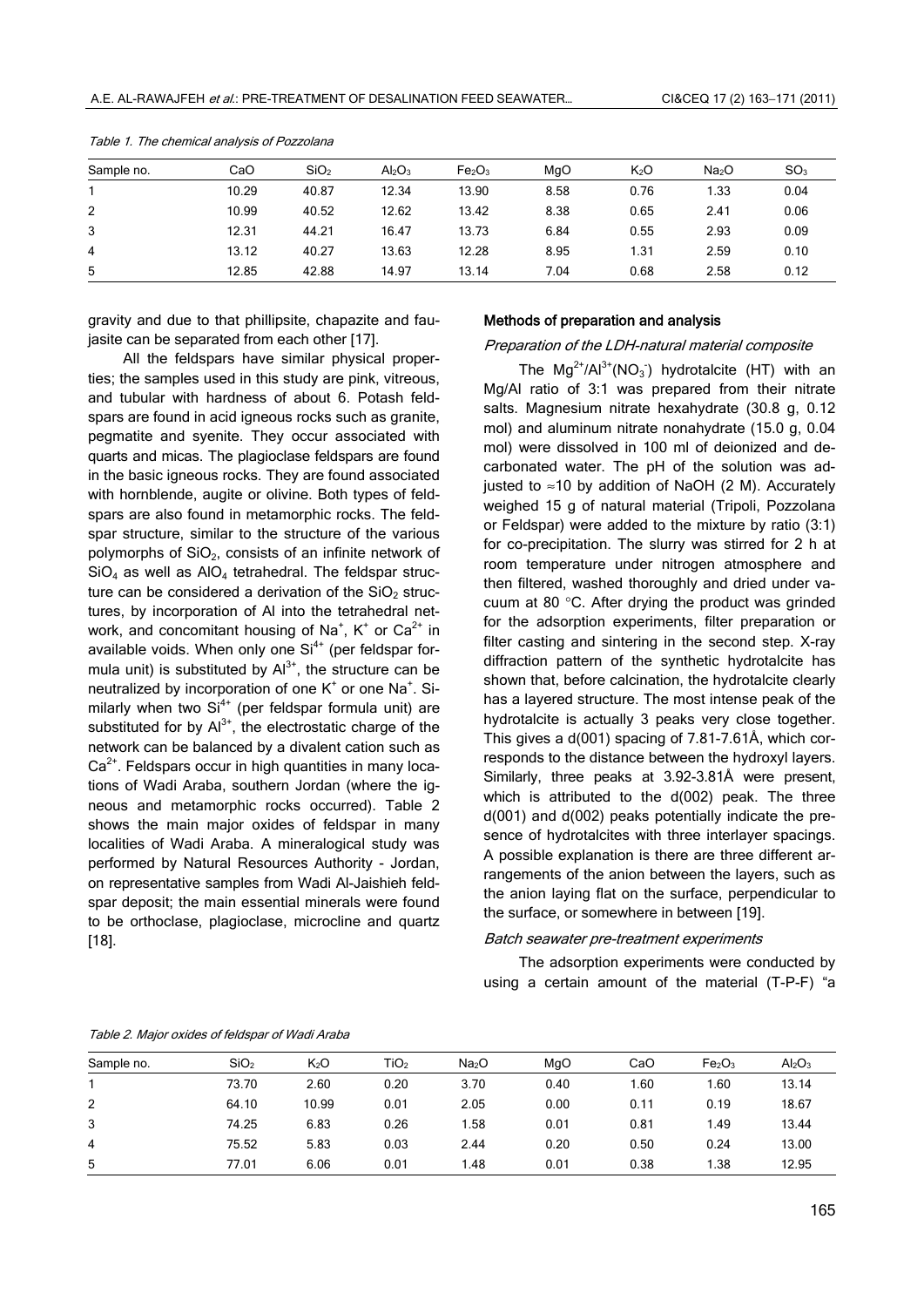batch system" (2 g in 100 ml beaker), 50 ml of filtered seawater are added and the beaker kept in thermostated conditions at the desired temperature, viz., 30, 40, 50 and 60 °C, with continuous shaking for 2 h. Natural seawater samples were taken from the Gulf of Aqaba. Batch mode was selected because of its simplicity and reliability. The samples are then filtered and kept in polyethylene bottles for chemical analysis. The water samples were analyzed using ion chromatography (IC) (Dionex-100 with an AG4A-SC guard column, AS4SC separating column, an SSR1 anion self-regenerating suppressor and a conductivity meter). All experiments were performed in duplicate at least and mean values were presented with a maximum deviation of 3%.

### RESULTS AND DISCUSSIONS

The removal of ions from different concentrations of seawater samples (100, 75, 50, 25 and 10%) in the batch mode are drawn for the removal of  $Ca^{2+}$ ,  $Mg^{2+}$  and  $SO_4{}^{2-}$  by Tripoli, Pozzolana and Feldspar in Figure 1. They are also shown in Table 3 and drawn for Na<sup>+</sup> and Cl<sup>-</sup> in Figure 2A, for Mg<sup>2+</sup> and SO<sub>4</sub><sup>2-</sup> in Figure 2B, and for  $K^+$ ,  $Ca^{2+}$ , F<sup>-</sup>, Br<sup>-</sup> and NO<sub>3</sub><sup>-</sup> in Figure 2C. They are drawn separately because of the large differences in the concentration scale. Natural seawater samples were taken from the Gulf of Aqaba. The results of composite LDH-Tripoli samples are shown here as representative results. Similar trends were found in the pozzolana and feldspar trials.



Figure 1. Removal of scale-forming ions, Ca $^{2+}$ , Mg $^{2+}$  and SO $^{2-}_4$  by Tripoli, Pozzolana and Feldspar.

Table 3. LDH-Tripoli; removal of ions at different ions' concentrations (100, 75, 50, 25 and 10% seawater)

| Species                      |                                                              | Concentration from initial concentration, % |                          |                          |                          |  |
|------------------------------|--------------------------------------------------------------|---------------------------------------------|--------------------------|--------------------------|--------------------------|--|
|                              | Initial concentration (seawater original concentration), ppm | 75                                          | 50                       | 25                       | 10                       |  |
| pH                           | 8.1                                                          | 8.0                                         | 7.9                      | 7.9                      | 7.8                      |  |
| $Na+$                        | 13728                                                        | 762.9                                       | 694.0                    | 645.1                    | 313.6                    |  |
| $\mbox{K}^*$                 | 366.8                                                        | 20.4                                        | 18.5                     | 17.2                     | 8.4                      |  |
| $Mg^{2+}$                    | 1597                                                         | 88.8                                        | 80.7                     | 75.1                     | 36.5                     |  |
| $Ca2+$                       | 513                                                          | 28.6                                        | 25.9                     | 24.2                     | 11.7                     |  |
| F                            | 78.8                                                         | 4.4                                         | 4.0                      | 3.7                      | 1.8                      |  |
| <b>CI</b>                    | 21099                                                        | 1172.5                                      | 1066.6                   | 991.5                    | 481.9                    |  |
| Br                           | 219.1                                                        | 12.2                                        | 11.1                     | 10.3                     | 5.0                      |  |
| NO <sub>3</sub>              | 197.2                                                        | 11.0                                        | 10.0                     | 9.3                      | 4.5                      |  |
| PO <sub>4</sub> <sup>2</sup> | Ξ.                                                           | -                                           | $\overline{\phantom{0}}$ | $\overline{\phantom{a}}$ | $\overline{\phantom{a}}$ |  |
| SO <sub>4</sub> <sup>2</sup> | 2669.8                                                       | 148.4                                       | 135.0                    | 125.5                    | 61.0                     |  |
| <b>TDS</b>                   | 40468.7                                                      | 2248.9                                      | 2045.8                   | 1901.7                   | 924.4                    |  |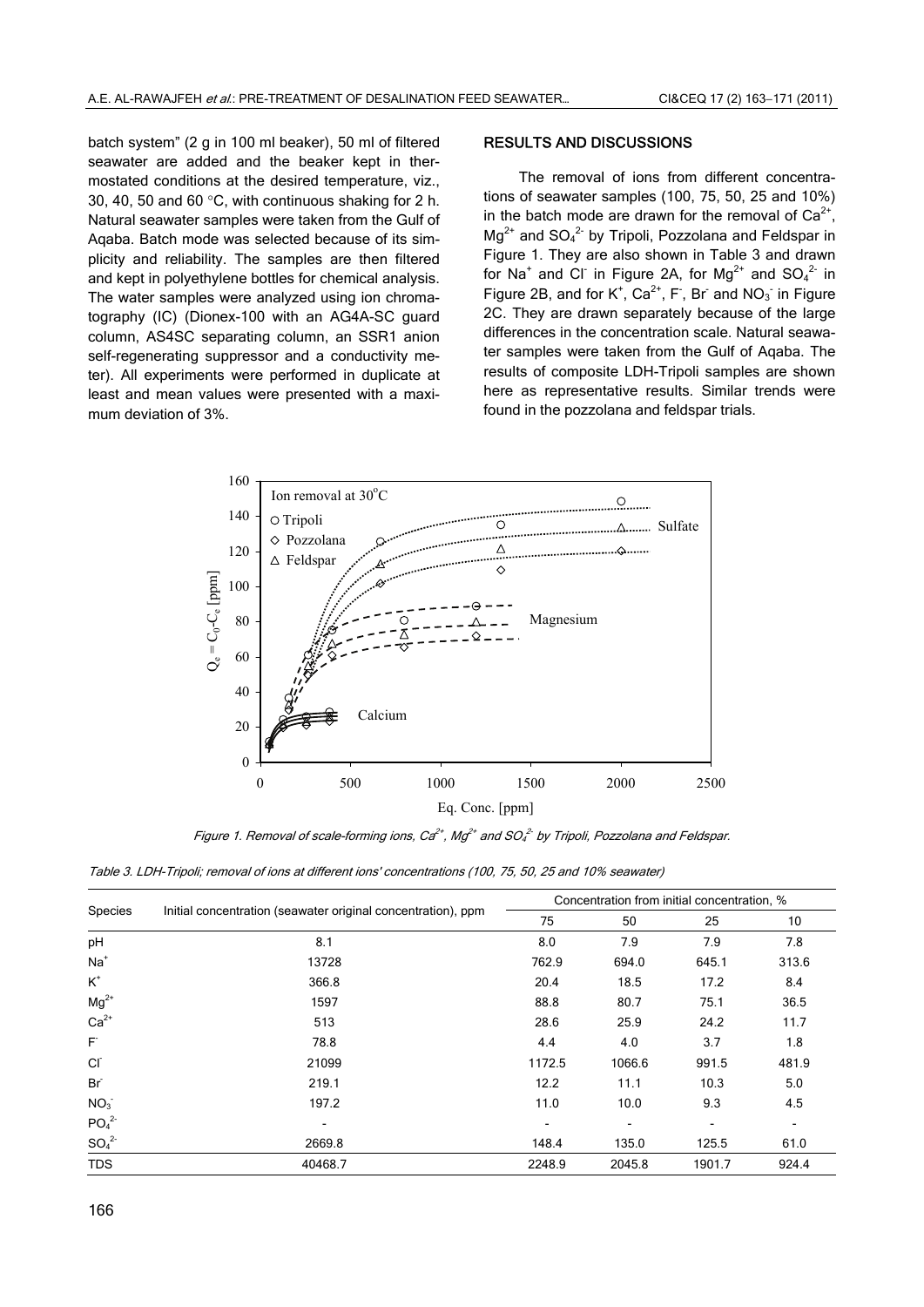

Figure 2. LDH-Tripoli; removal of: A) Na $^+$  and CI , B) Mg $^{2+}$  and SO $^{2-}_4$  and C) K $^+$  , Ca $^{2+}$  , F , Br and NO $_3$  .

The data reveals that percent adsorption decreased with increase in initial concentration, but the actual amount of adsorbed ions per unit mass of LDH/T-P-F increased with increase in metal ion concentrations. This means that the adsorption is highly dependent on the initial concentration of ions. This is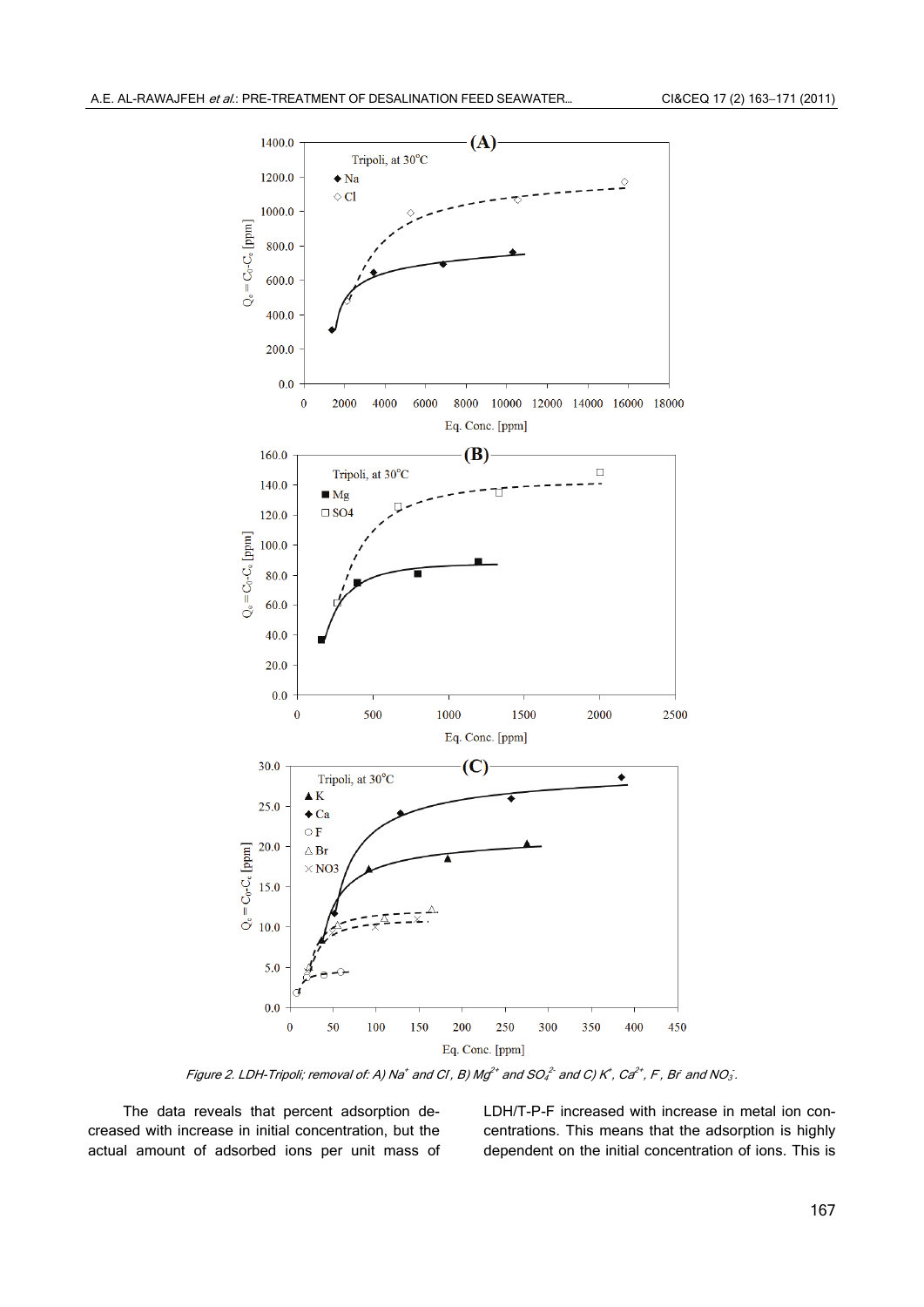because at lower concentration, the ratio of the initial number of ions to the available surface area is low; subsequently the fractional adsorption becomes independent of initial concentration. However, at high concentration the available sites of adsorption becomes fewer, and hence the percentage removal of the ions is dependent upon initial concentration [20]. The LDH/T-P-F composites could be used for the removal of ions from seawater and it is expected to have a great potential, if it is prepared in a suitable way, to be applied in pre-treatment process, since the results presented here are a single batch experiment. Upon dilution, the percentage removal may reach 25% in a single batch experiment. A multi-pass setup may increase the ions removal to a higher extent, suitable for pretreatment requirements of 80 to 90%. The scaling potential will be calculated and experimentally investigated for a thermal and/or a membrane system.

Adsorption/catalytic reduction process has been found to be efficiently used in water purification. In the recent years, many kinds of adsorbents with the catalytic reduction function were developed and used in removing nitrate, heavy metals, and organic pollutants from water. The modified hydrotalcite-type (HT) adsorbent was used here because it is a typical, lowcost, and easy to prepare adsorbent. As reported, many kinds of ions may enter the interlayer space of HT and consequently be adsorbed. Especially, after calcinations, the reconstruction of the original hydrotalcite with the positive charge layers was obtained [1].

It was found [21] that the co-existing anions in solution lead to the decrease of deionization capacity of LDH for F in the order of  $PO_4^{3.} > SO_4^{2.} > Cl$ . The phosphate ions have maximal effect on fluoride removal, and hence other monovalent ions, by LDH. The effect of these anions towards defluoridation may be due to their affinity towards LDH. LDH have greater affinities for anions with higher charge density,  $i.e.,$ multicharged anions get adsorbed more easily than that monovalent anions. This, indeed, is helping in two aspects; the removal of multivalent ions is the key issue of preventing scale formation in the desalination process, and the low concentration of the multivalent ions in seawater give better chance to remove more monovalent ions and increase the efficiency of the pre-treatment process.

Basic assumption of the Langmuir isotherm is that adsorption takes place at specific homogeneous sites within the adsorbent. The Langmuir isotherm can be represented as [22]:

$$
Q_{\rm e} = \frac{K_{\rm L} a_{\rm L} c_{\rm e}}{1 + a_{\rm L} c_{\rm e}}\tag{1}
$$

where  $c_{\rm e}$  is the equilibrium concentration (mg/l),  $Q_{\rm e}$  is the amount adsorbed at equilibrium (mg/g), and  $K<sub>L</sub>$ and  $a$  are the Langmuir constants related to the adsorption capacity and energy of adsorption, respectively. The theoretical maximum monolayer adsorption capacity,  $Q_m$  (mg/g), is given by  $K_l/a_l$ .

The essential characteristics of Langmuir isotherm can be expressed in terms of a dimensionless constant separation factor,  $R_L$ , which is defined as:

$$
R_{\rm L} = \frac{1}{1 + a_{\rm L} c_0} \tag{2}
$$

The linear plots of  $c_e/Q_e$  versus  $c_e$  suggest the applicability of the Langmuir isotherm (Figure 3). The value of adsorption efficiency  $Q<sub>m</sub>$  and adsorption energy b of the LDH/T-P-F increases upon increasing the temperature. It can be concluded that the maximum adsorption corresponds to a saturated monolayer of adsorbate molecules on the adsorbent surface with constant energy and no transmission of adsorbate in the plane of the adsorbent surface [20]. The adsorbent prefers to bind to acidic ions and that speciation predominates on the sorbent characteristics, when ion exchange is the predominant mechanism. Further, this confirms the endothermic nature of the processes involved in the system. The separation factor  $(R<sub>L</sub>)$  has been found to be between 0 and 1 which confirms the favorability of the adsorption process [23].

The adsorption capacity of the LDH/T-P-F composite increased with increasing the temperature of the system from 30–60 °C. Thermodynamic parameters such as change in free energy  $(\Delta G)$ , enthalpy  $(\Delta H)$ , and entropy  $(\Delta S)$  were calculated from the variation of the thermodynamic equilibrium constant  $K$ with the change in temperature.

Gibbs free energy can be calculated from the thermodynamic equilibrium constant,  $K$ , which is defined as follows:

$$
K = \frac{a_{\rm s}}{a_{\rm e}} = \frac{v_{\rm s} Q_{\rm e}}{v_{\rm e} c_{\rm e}}\tag{3}
$$

where  $a_s$  is the activity of adsorbed ion,  $a_e$  is the activity of the ion in solution at equilibrium,  $v<sub>s</sub>$  is the activity coefficient of the adsorbed ion and  $v_{e}$  is the activity coefficient of the ion in solution at equilibrium. As the ion concentration in the solution decreases and approaches zero, the activity coefficient  $\nu$  approaches to unity. The last equation may be written as:

$$
\lim_{Q_{\rm e}\to 0} = \frac{a_{\rm s}}{a_{\rm e}} = \frac{Q_{\rm e}}{c_{\rm e}} = K \tag{4}
$$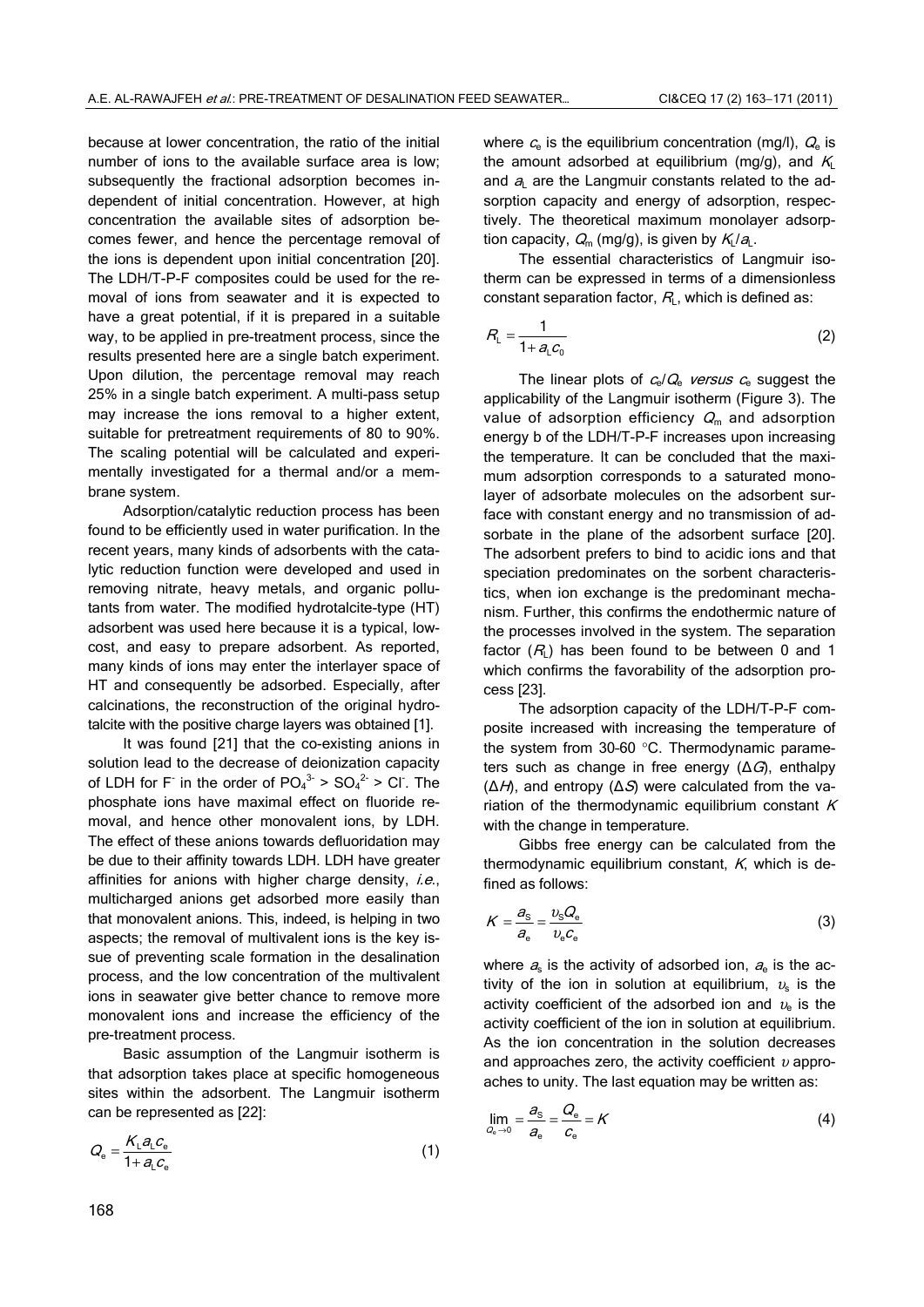

Figure 3. Langmuir linear plot based on TDS values of LDH-Tripoli.

 $K$  can be obtained by plotting a straight line of In  $(Q_e/C_e)$  versus  $Q_e$  and extrapolating  $Q_e$  to zero. Its intercept gives the values of K [23].

The adsorption free energy change  $(\Delta G)$  can be calculated according to:

$$
\Delta G = -RT \ln K \tag{5}
$$

where R is the universal gas constant (8.314 J  $K^{-1}$ mol<sup>-1</sup>) and  $T$  is the thermodynamic temperature.

Enthalpy  $(\Delta H)$ , and entropy  $(\Delta S)$  were calculated using the following equation:

$$
\ln K = \frac{\Delta S}{R} - \frac{\Delta H}{RT}
$$
 (6)

where  $K$  is the equilibrium constant,  $T$  is the temperature in Kelvin, and  $R$  is the gas constant. Figure 4 shows the plot of -log  $K$  versus 1000/T, based on average TDS values, of the three LDH/T-P-F materials.

The  $\Delta H$  and  $\Delta S$  values obtained from the slope and intercept of the Van't Hoff plots have been presented in Table 4. The  $\Delta H$  values are within the range of 0.1 to 25 kJ/mol indicating the favorability of physisorption. The positive values of ΔH show the endothermic nature of adsorption and it governs the possibility of physical adsorption. Because in the case of physical adsorption, while increasing the temperature of the system, the extent of the ions adsorption increases, this rules out the possibility of chemisorp-



Figure 4. A plot of –log K versus 1000/T, based on average TDS values, of the three LDH/T-P-F materials.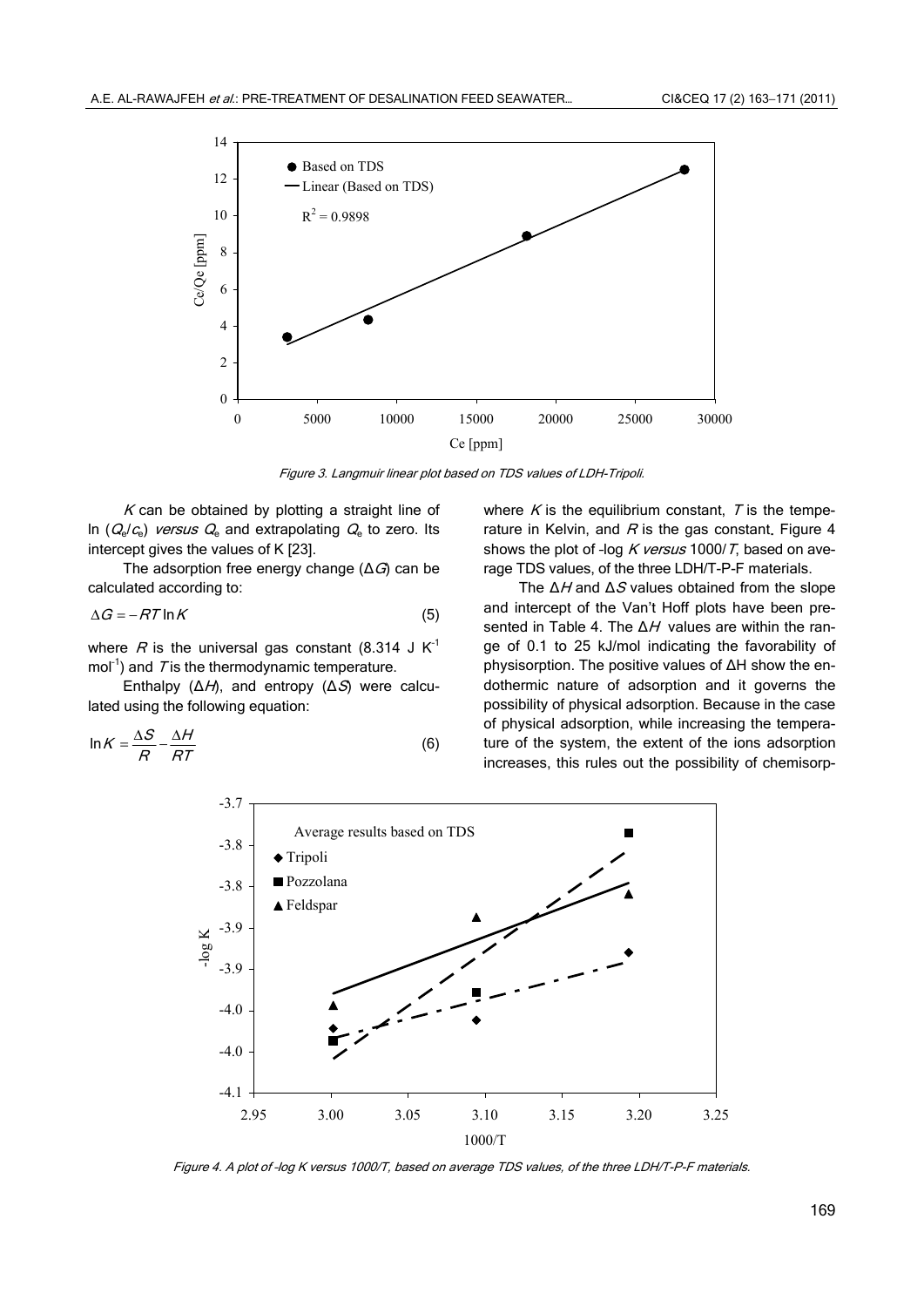| Material  | $T / {}^{\circ}C$ | $K/mol L-1$ | $\Delta G$ / kJ mol <sup>-1</sup> | $\Delta H$ / kJ mol <sup>-1</sup> | $\Delta S$ / J mol <sup>-1</sup> K <sup>-1</sup> |
|-----------|-------------------|-------------|-----------------------------------|-----------------------------------|--------------------------------------------------|
| Tripoli   | 30                | 6923.3      | $-22.3$                           | 9.2                               | 104.0                                            |
|           | 40                | 7782.9      | $-23.3$                           |                                   |                                                  |
|           | 50                | 8686.1      | $-24.4$                           |                                   |                                                  |
|           | 60                | 9630.4      | $-25.4$                           | $\overline{\phantom{0}}$          | ٠                                                |
| Pozzolana | 30                | 4140.7      | $-21.0$                           | 25.2                              | 152.5                                            |
|           | 40                | 5700.2      | $-22.5$                           |                                   |                                                  |
|           | 50                | 7693.4      | $-24.0$                           |                                   |                                                  |
|           | 60                | 10198.2     | $-25.6$                           |                                   |                                                  |
| Feldspar  | 30                | 5275.4      | $-21.6$                           | 13.4                              | 115.4                                            |
|           | 40                | 6249.2      | $-22.8$                           | $\overline{\phantom{a}}$          |                                                  |
|           | 50                | 7325.6      | $-23.9$                           |                                   | $\overline{\phantom{0}}$                         |
|           | 60                | 8505.8      | $-25.1$                           |                                   |                                                  |

Table 4. Average thermodynamics parameters, based on TDS, of ion removal by LDH/Jordan Tripoli, Pozzolana and Feldspar composite

tion. However, lower values of  $\Delta H$  suggest that the ions are physisorbed onto the adsorbent [24]. The negative values of  $\Delta G$  show that adsorption is highly favorable for the ions. However, it also indicates that the ions adsorption were spontaneous. The positive values of  $ΔS$  show the increased disorder and randomness at the solid solution interface with the adsorbent. During the adsorption there are some structural changes in the ions and the adsorbent. The adsorbed water molecules, which have been displaced by the adsorbate species, gain more translational entropy than is lost by the adsorbate molecules, thus allowing the prevalence of randomness in the system. From the results, we could make out that physisorption is more efficient. Enhancement of the adsorption capacity of the LDH/T-P-F composite at higher temperatures has been attributed to the enlargement of pore size and activation of the adsorbent surface [20]. Calcined MgAl-CO<sub>3</sub> layered double hydroxides were used to remove fluoride with the reconstruction of their original layered structure in the presence of appropriate anions [21]. The values of  $\Delta G$  at 30, 40, 50 and 60 °C were -17.18, -17.55, -17.60 and -17.76 kJ/mol, indicating the spontaneous nature of defluoridation, are consistent with our results.

## **CONCLUSION**

The experimental data correlated reasonably well by the Langmuir adsorption isotherm. The dimensionless separation factor  $(R<sub>L</sub>)$  showed that the LDH/ /T-P-F composites could be used for the removal of ions from seawater and it is expected to have a great potential, if it is prepared in a suitable way, to be applied in pre-treatment process, since the results presented here are a single batch experiment. Upon dilution, the percentage removal may reach 25% in a single batch experiment. A positive value of  $\Delta H$  indicated that the adsorption of ions from seawater on LDH/T-P-F composite was endothermic. Since  $\Delta G$ were negative and were accompanied by positive  $\Delta S$ , the reactions were spontaneous with high affinity for ions.

In a next phase project, a pilot plant setup will be developed to ensure a multi-pass process to increase the ions removal; the scaling potential will be calculated and experimentally investigated for a thermal and/or a membrane system.

### Acknowledgement

The authors would like to greatly acknowledge Abdul Hameed Shoman Foundation for funding this research project. The technical help from Eng. Ramzy Al-Zorqan and Ziad Al-Jaradeen is greatly acknowledged.

## **REFERENCES**

- [1] Q.U. Jiuhui, J. Environ. Sci. 20 (2008) 1-13
- [2] A. Abed, Geology of Jordan, Al-Nahda Al-Islamiah Library, 1982 (in Arabic)
- [3] H.N. Khoury, Sedimentary Geology 48 (1986) 223-235
- [4] W.P. Bolen, Report on SILICA. 3<sup>rd</sup> ed., Published by US Geological Survey (USGS) Minerals Yearbook, 1998, p. 232
- [5] A. ALzaydien, Amer. J. Environ. Sci. 5 (2009) 197-208
- [6] Sh. Attili, Evaluation of Jordanian phillipsite tuff, with special regards to its application in water softening, removal of ammonium and toxic Heavy metal ions. M.Sc. Thesis, Yarmouk University, Irbid, Jordan, 1992
- [7] T. Ed-Deen, Zeolites from Tell Rimah and its use for industrial wastewater treatment. Unpublished M. Sc Thesis, University of Jordan, 1998